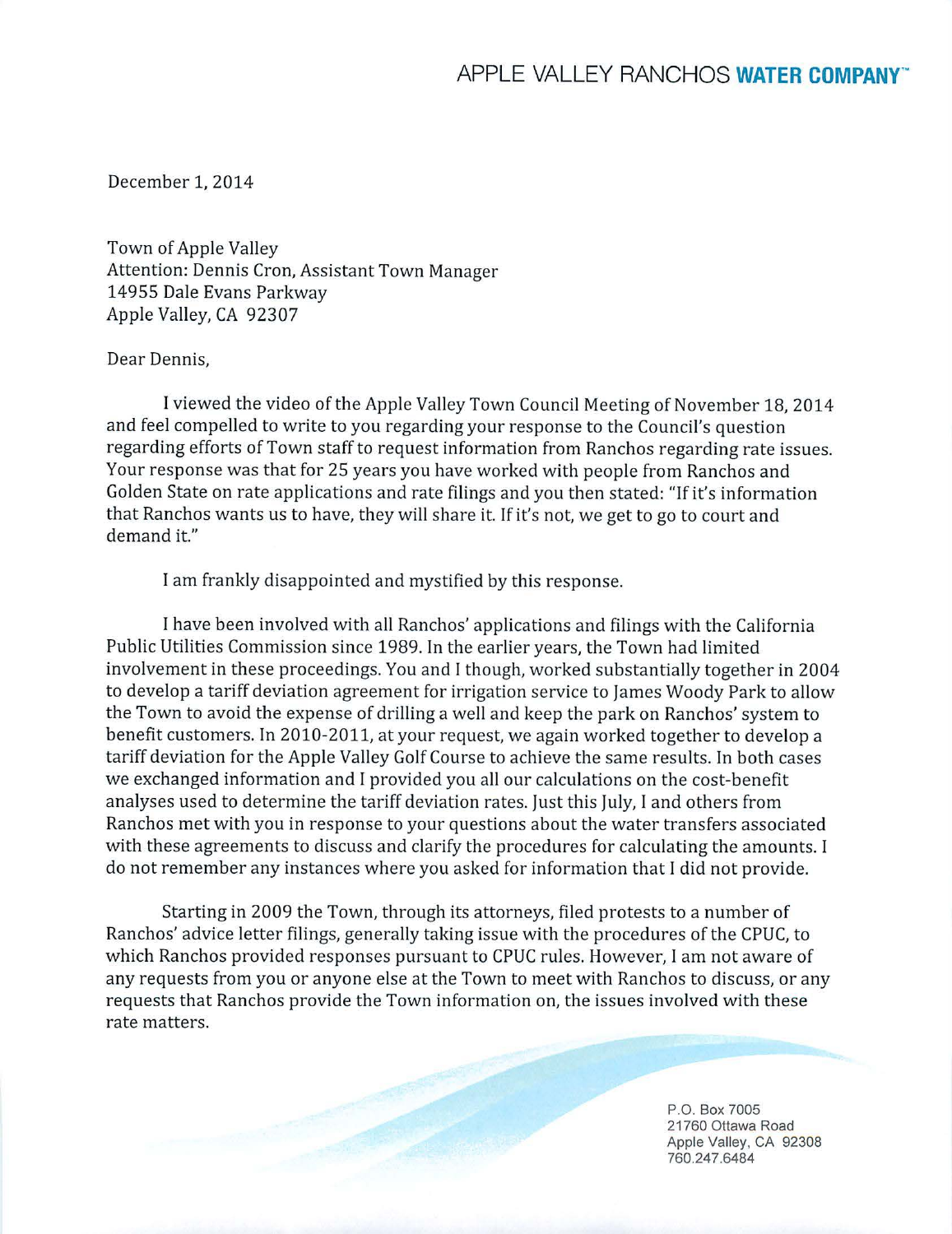In the last 25 years, the Town has actively participated in only two General Rate Increase (GRC) applications, the current 2015-217 proceeding and the prior application for years 2012-2014. In the 2012-2014 GRC Ranchos responded to all the Town's data requests including providing our workpapers. Because the Town did not enter into a Non-Disclosure Agreement (NDA) with Ranchos, some sections of the workpapers were redacted as they contained confidential information ( employee names, individual customer information, safety-sensitive/system security information, and limited proprietary business information) which is not considered to be public information pursuant to CPUC General Order 66-C.

In the current 2015-217 GRC Ranchos responded to the Town's request for all exhibits and the Minimum Data Requirements (MDR), which was provided on a redacted basis for the same reasons as in the prior GRC,. Ranchos responded fully to Town's Data requests, including requests for certain sections of workpapers. The only exception was with respect to the Town's Data Request Number 3. This data request was overly broad, unduly burdensome and untimely.

Data Request Number 3 was submitted by the Town only eight business days before the start of hearings in the proceeding, notwithstanding the Town being active in the proceeding for the prior five months. The data request was made during the time period during which Ranchos was scheduled to be participating in settlement discussions with the Town and ORA, as well as preparing for hearings. Aside from being untimely, the data request was overly broad. In Data Request Number 3 the Town requested: 1) the **full**  workpapers for Ranchos application, including the sections containing confidential information, and all workpapers on Ranchos' rebuttal testimony; 2) all data requests submitted to Ranchos by ORA; 3) all Ranchos' response to ORA's data requests; 4) all data requests submitted by Ranchos to ORA; 5) all ORA's responses; and 6) all document /correspondence exchanged between Ranchos and its affiliated companies for an unspecified period of time. In essence, this request enta iled thousands of pages of documents.

Given the lateness of the Town's request, the shortness of time provided by the Town for Ranchos to respond prior to hearings, other activities required by the proceeding during that timeframe, and the fact that the Town declined to enter into an NDA so that Ranchos would have to review all the requested material for confidential information, Ranchos had no alternative other than to object to the Town's eleventh-hour requests as being unduly burdensome, and in the case of item 6, also overly broad. Ranchos did however make a good faith effort to provide what responses it could in the time available prior to hearings and provided the Town with all workpapers for its rebuttal testimony, a set of redacted workpapers for its application, and copies of all data requests submitted by Ranchos to ORA.

In summary, based on my direct and ongoing experience, over the last 25 years the Town has not been proactive in initiating discussions with, or requesting information from, Ranchos on rate matters, other than in the last two rate case. In every case where Town